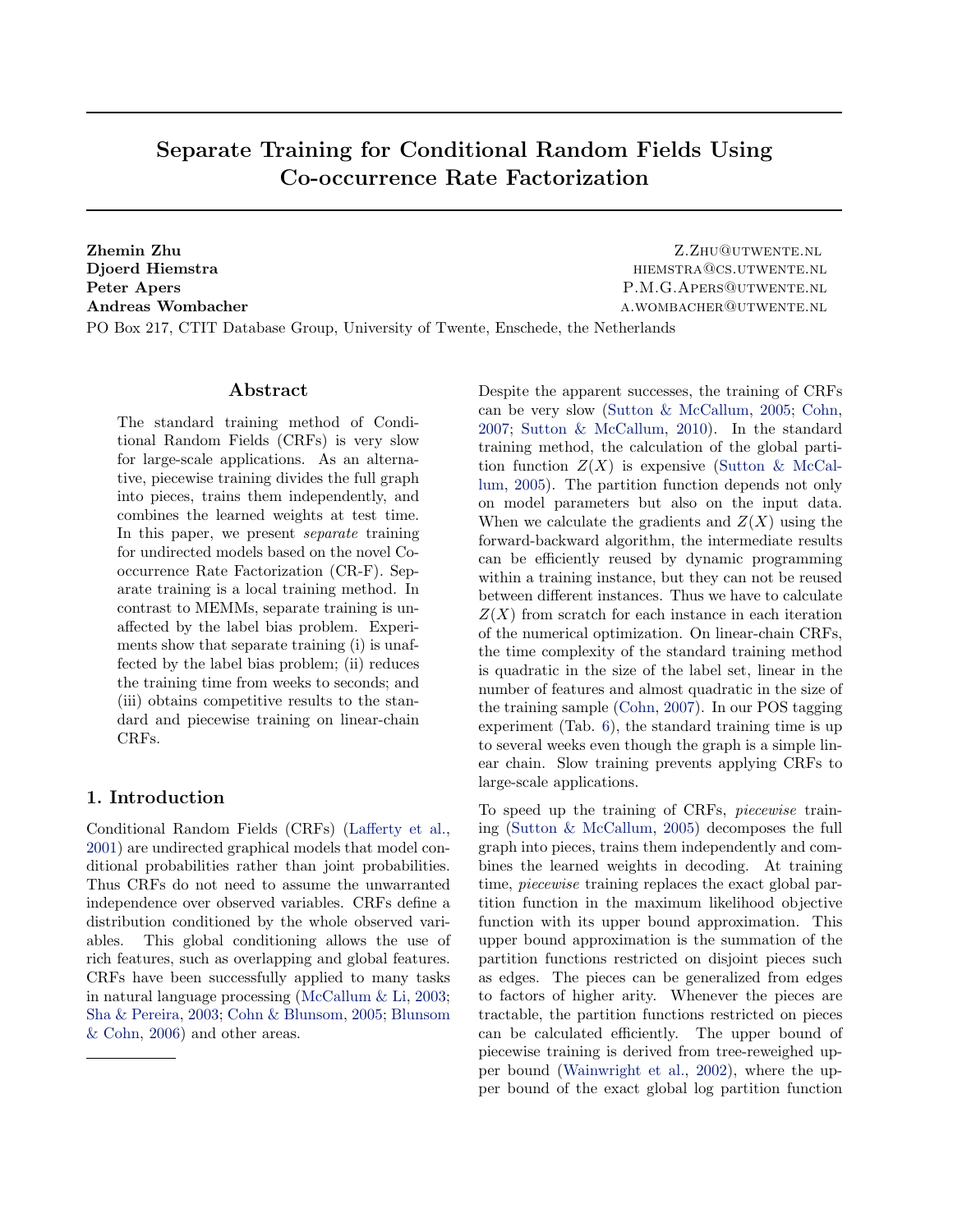<span id="page-1-0"></span>is a linear combination of the partition functions restricted on tractable subgraphs such as spanning trees. An unsolved problem in piecewise training is what is a good choice of pieces. There is a similar problem in the choice of regions of generalized belief propagation (GBP) [\(Yedidia et al.,](#page-9-0) [2000\)](#page-9-0). [Welling](#page-8-0) [\(2004\)](#page-8-0) gives a solution using operations (Split, Merge and Death) on region graphs which leave the free energy and sometimes the fixed points of GBP invariant. Experiment results show piecewise training obtains better results in two of the three NLP tasks than the standard training. As BP on linear-chain graphs is exact, it is a surprise that approximate training may outperform exact training. After personal communication, [Cohn](#page-8-0) [\(2007\)](#page-8-0) attributes this to the exact training overfitting the data. The piecewise training may smooth the over-fitting model to some degree. This also happens in Maximum Entropy Markov Models (MEMMs) [\(McCallumallum & Freitag,](#page-8-0) [2000\)](#page-8-0) which factorize the joint distribution into small factors. But MEMMs suffer from the label bias problem [\(Lafferty et al.,](#page-8-0) [2001\)](#page-8-0) which offsets this smoothing effect.

In this paper, we present *separate* training. Separate training is based on the Co-occurrence Rate Factorization (CR-F) which is a novel factorization method for undirected models. In separate training, we first factorize the full graph into small factors using the operations of CR-F. This also means the selection of factors (pieces) is not as flexible as piecewise training. Then these factors are trained separately. In contrast to directed models such as MEMMs, separate training is unaffected by the label bias problem. Experiment results show separate training performs comparably to the standard and piecewise training while reduces training time radically.

#### 2. Co-occurrence Rate Factorization

Co-occurrence Rate (CR) factorization is based on elementary probability theory. CR is the exponential function of Pointwise Mutual Information (PMI) [\(Fano,](#page-8-0) [1961\)](#page-8-0) which was first introduced to NLP community by [Church & Hanks](#page-8-0) [\(1990\)](#page-8-0). PMI instantiates Mutual Information [\(Shannon,](#page-8-0) [1948\)](#page-8-0) to specific events and was originally defined between two variables. To our knowledge, the present work is the first to apply this concept to factorize undirected graphical models in a systematic way.

Notations A graphical model is denoted by  $G =$  $(X_G, E_G)$ , where  $X_G = \{X_1, ..., X_{|X_G|}\}\$ are nodes denoting random variables, and  $E_G$  are edges. The joint probability of the random variables in  $X_A$ , where  $X_A \subseteq X_G$ , is denoted by  $P(X_A)$ .  $X_{\emptyset}$  is the empty set of random variables.

Definition 1 (Discrete CR). Co-occurrence rate between discrete random variables is defined as:

$$
p(Y|X) = \prod_{(i,j)\in E} P(Y_i, Y_j|X) * \prod_i P(Y_i|X)^{1-d_i}
$$
  
\n
$$
CR(X_1; ...; X_n) = \frac{P(X_1, ..., X_n)}{P(X_1)...P(X_n)}, \text{ if } n \ge 1
$$
  
\n
$$
CR(X_\emptyset) = 1,
$$

where  $X_1, ..., X_n$  are discrete random variables, and P is probability.

Singleton CRs which contain only one random variable are equal to 1. In Thm. [\(2\)](#page-2-0) we will explain the reason to define  $CR(X_{\emptyset}) = 1$ . If any singleton marginal probabilities in the denominator equals 0, then CR is undefined.  $CR$  is a non-negative quantity with clear intuitive interpretation: (i) If  $0 \leq CR \leq 1$ , events occur repulsively; (ii) If  $CR = 1$ , events occur independently; (iii) If  $CR > 1$ , events occur attractively.

We distinguish the following two notations:

$$
CR(X_1; X_2; X_3) = \frac{P(X_1, X_2, X_3)}{P(X_1)P(X_2)P(X_3)},
$$
  
\n
$$
CR(X_1; X_2X_3) = \frac{P(X_1, X_2, X_3)}{P(X_1)P(X_2, X_3)}.
$$

The first one denotes CR between three random variables:  $X_1, X_2$  and  $X_3$ . By contrast, the second one denotes CR between two random variables:  $X_1$  and the other joint random variable  $X_2X_3$ . We will use the following two different notations to distinguish them explicitly when we manipulate a set of variables:

$$
Sem X_A := X_1; X_2; ...; X_n
$$

$$
Seq X_A := X_1 X_2 ... X_n
$$

Sem and Seq stand for Semicolon and Sequence, respectively.

Definition 2 (Continuous CR). Co-occurrence rate between continuous random variables is defined as:

$$
CR(X_1;...;X_n) = \frac{p(X_1,...,X_n)}{p(X_1)...p(X_n)},
$$

where  $n \geq 1$ ,  $X_1, ..., X_n$  are continuous random variables, and p is the probability density function.

Continuous CR preserves the same semantics as the discrete CR: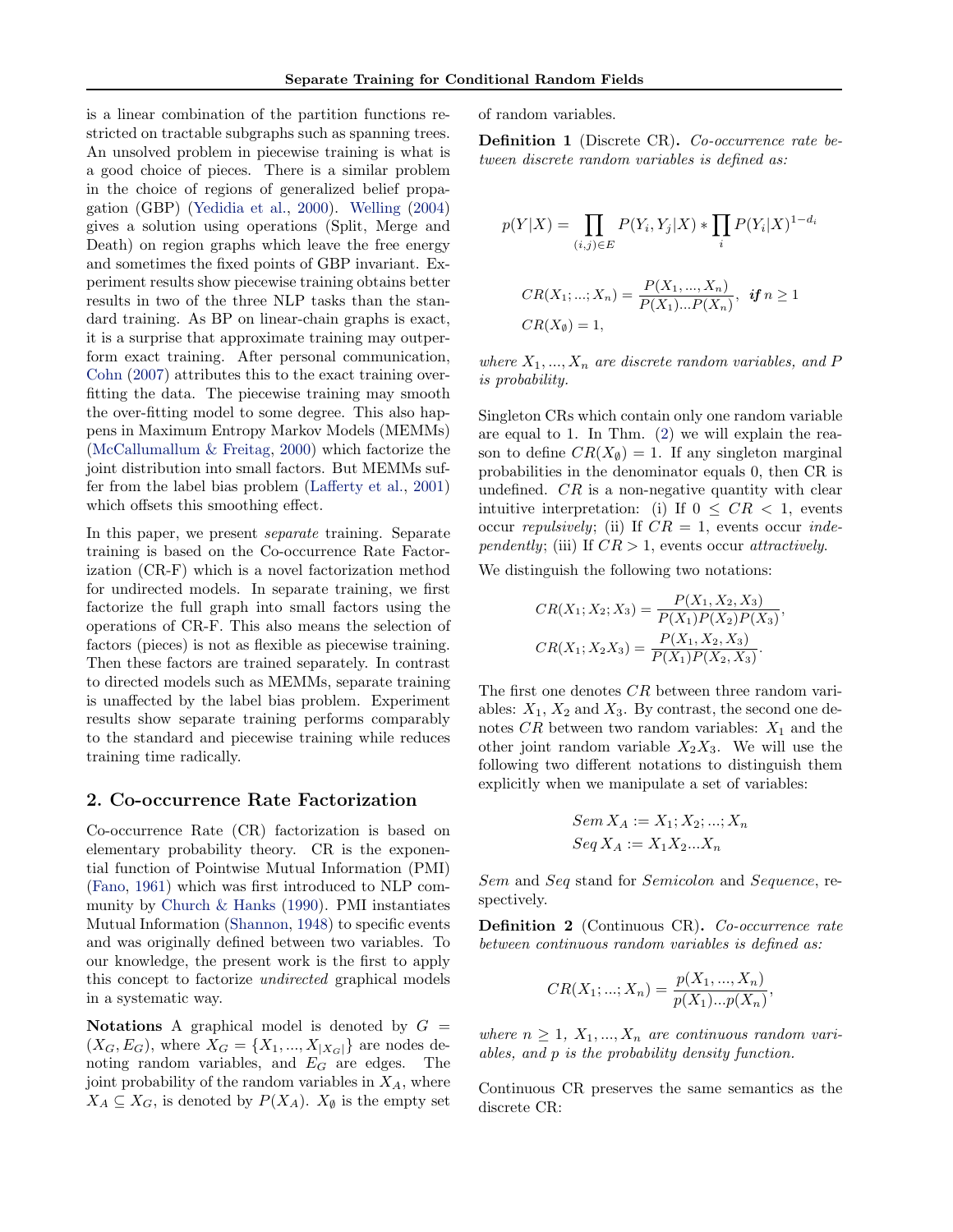<span id="page-2-0"></span>
$$
CR(X_1; ...; X_n)
$$
  
= 
$$
\lim_{\epsilon \downarrow 0} \frac{P(x_1 \le X_1 \le x_1 + \epsilon_1, ..., x_n \le X_n \le x_n + \epsilon_n)}{P(x_1 \le X_1 \le x_1 + \epsilon_1)...P(x_n \le X_n \le x_n + \epsilon_n)}
$$
  
= 
$$
\lim_{\epsilon \downarrow 0} \frac{\int_{x_1}^{x_1 + \epsilon_1} ... \int_{x_n}^{x_n + \epsilon_n} p(X_1, ..., X_n) dX_1... dX_n}{\int_{x_1}^{x_1 + \epsilon_1} p(X_1) dX_1 ... \int_{x_n}^{x_n + \epsilon_n} p(X_n) dX_n}
$$
  
= 
$$
\lim_{\epsilon \downarrow 0} \frac{\epsilon_1 ... \epsilon_n p(X_1, ..., X_n)}{\epsilon_1 p(X_1) ... \epsilon_n p(X_n)} = \frac{p(X_1, ..., X_n)}{p(X_1) ... p(X_n)},
$$

where  $\varepsilon = {\epsilon_1, ..., \epsilon_n}$ . In the rest of this paper, we only discuss the discrete situation. The results can be extended to the continuous case.

Definition 3 (Conditional CR). The Co-occurrence rate between  $X_1, ..., X_n$  conditioned by Y is defined as:

$$
CR(X_1; ...; X_n | Y) = \frac{P(X_1, ..., X_n | Y)}{P(X_1 | Y) ... P(X_n | Y)}.
$$

In the rest of this section, the theorems which are given in the form of unconditional CR also apply to Conditional CR, which can be easily proved.

The joint probability and conditional probability can be rewritten by CR:

$$
P(X_1, ..., X_n) = CR(X_1; ...; X_n) \prod_{i=1}^n P(X_i)
$$
(1)  

$$
P(X_1, ..., X_n | Y) = CR(X_1; ...; X_n | Y) \prod_{i=1}^n P(X_i | Y).
$$

Instead of factorizing the joint or conditional probability on the left side, we can first factorize the joint or conditional CR on the right side.

Theorem 1 (Conditioning Operation).

$$
CR(X_1; ...; X_n) = \frac{P(X_1, ... , X_n)}{P(X_1)...P(X_n)} = \frac{\sum_{Y} P(X_1, ... , X_n, Y)}{P(X_1)...P(X_n)}
$$
  
= 
$$
\frac{\sum_{Y} CR(X_1; ...; X_n; Y)P(X_1)...P(X_n)P(Y)}{P(X_1)...P(X_n)}
$$
  
= 
$$
\sum_{Y} CR(X_1; ...; X_n | Y)CR(X_1; Y)...CR(X_n; Y)P(Y).
$$

This theorem builds the relation between  $CR(X_1; \ldots; X_n)$  and  $CR(X_1; \ldots; X_n | Y)$ , and can be used to break loops (Sec. [8\)](#page-8-0).

**Theorem 2** (Marginal CR). Let  $n \geq 1$ ,

$$
\sum_{X_n} [CR(X_1; ...; X_{n-1}; X_n)P(X_n)] = CR(X_1; ...; X_{n-1}).
$$

This theorem allows to reduce random variables existing in CR. If we want this theorem still hold when  $n = 1$ , we need to define  $CR(X_{\emptyset}) = 1$  (Def. [1\)](#page-1-0) because  $CR(X_{\emptyset}) = \sum_{X} [CR(X)P(X)] = \sum_{X} P(X) = 1.$ 

**Theorem 3** (Order Independent). CR is independent of the order of random variables:

$$
CR(X_{a_1};...;X_{a_n}) = CR(X_{b_1};...;X_{b_n}),
$$

where  $[a_1, ..., a_n]$  and  $[b_1, ..., b_n]$  are two different permutations of the sequence  $[1, ..., n]$ . Theorem 4 (Partition Operation).

$$
CR(X_1;..;X_k;X_{k+1};..;X_n)
$$
  
=  $CR(X_1;..;X_k)CR(X_{k+1};..;X_n)CR(X_1..X_k;X_{k+1}..X_n).$ 

The original  $CR(X_1;..;X_k;X_{k+1};..;X_n)$  is partitioned into three parts: (1) the left  $CR(X_1; \ldots; X_k)$ , (2) the right  $CR(X_{k+1};..;X_n)$  and (3) the cut between the left and right  $CR(X_1..X_k; X_{k+1}..X_n)$  in which  $X_1..X_k$ and  $X_{k+1}...X_n$  are two joint variables. This theorem can be used to factorize a graph from top to down.

$$
CR(X_1,..; X_k)CR(X_{k+1},..; X_n)CR(X_1..X_k; X_{k+1}..X_n)
$$
  
= 
$$
\frac{P(X_1,..., X_k)}{\prod_{i=1}^k P(X_i)} \frac{P(X_{k+1},..., X_n)}{\prod_{j=k+1}^n P(X_j)} \frac{P(X_1,.., X_k, X_{k+1},.., X_n)}{P(X_1,.., X_k)P(X_{k+1},.., X_n)}
$$
  
= 
$$
\frac{P(X_1,.., X_k, X_{k+1},.., X_n)}{\prod_{l=1}^n P(X_l)} = CR(X_1,..; X_k; X_{k+1};..; X_n).
$$

Theorem 5 (Merge Operation).

$$
CR(X_1;..; X_k; X_{k+1};..; X_n)
$$
  
=  $CR(X_1;..; X_k X_{k+1};..; X_n)CR(X_k; X_{k+1})$ 

In this theorem two random variables  $X_k$  and  $X_{k+1}$  are merged into one joint random variable  $X_k X_{k+1}$ , and a new factor  $CR(X_k; X_{k+1})$  is generated. The merge operation can be used to factorize a graph from down to top which is inverse to the Partition Operation. Merging two unconnected nodes implies removing all the conditional independences between them.

$$
CR(X_1;..; X_k X_{k+1};..; X_n)CR(X_k; X_{k+1})
$$
  
= 
$$
\frac{P(X_1,.., X_k, X_{k+1},.., X_n)}{P(X_k, X_{k+1}) \prod_{i=1}^{k-1} P(X_i) \prod_{j=k+2}^n P(X_j) P(X_k) P(X_{k+1})}
$$
  
= 
$$
\frac{P(X_1,.., X_k, X_{k+1},.., X_n)}{P(X_1)...P(X_n)} = CR(X_1;..; X_k; X_{k+1},..; X_n).
$$

**Corollary 1** (Independent Merge). If  $X_k$  and  $X_{k+1}$ are two independent random variables:

$$
CR(X_1; ..; X_k; X_{k+1}; ..; X_n) = CR(X_1; ..; X_k X_{k+1}; ..; X_n).
$$

This corollary follows from Merge Operation immediately. As  $X_k$  and  $X_{k+1}$  are independent, then  $CR(X_k; X_{k+1}) = 1.$ 

Theorem 6 (Duplicate Operation).

$$
CR(X_1; ..; X_k; ..; X_n) = CR(X_1; ..; X_k; X_k; ..; X_n)P(X_k).
$$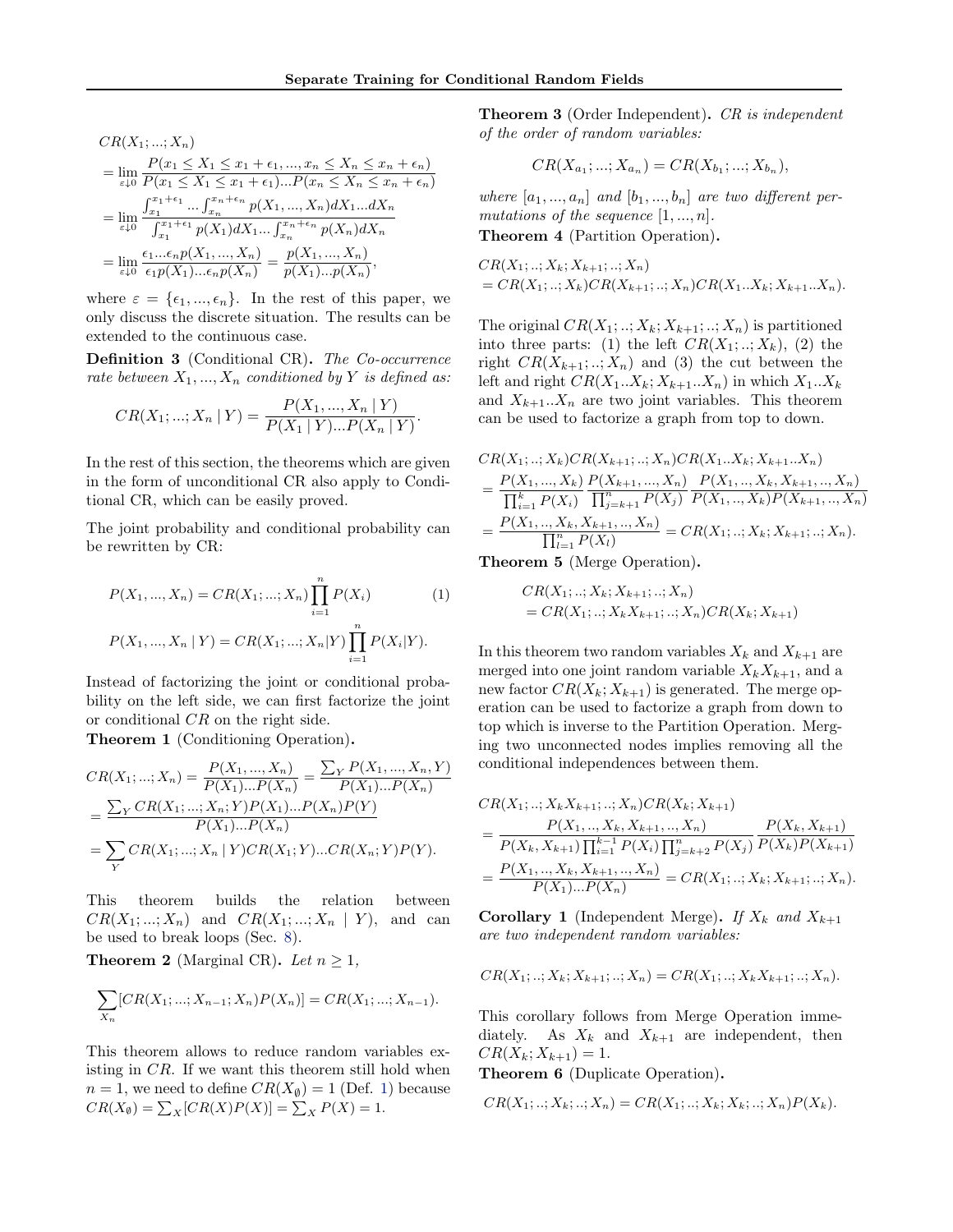<span id="page-3-0"></span>This theorem allows us to duplicate random variables which exist in  $CR$ . This theorem is useful for manipulating overlapping sub-graphs (Sec. [6.1\)](#page-6-0).

$$
CR(X_1; ..; X_k; X_k; ..; X_n)P(X_k) = \frac{P(X_1, .., X_k, X_k, .., X_n)}{P(X_k) \prod_{i=1}^n P(X_i)} P(X_k^{\text{on}})
$$

$$
= \frac{P(X_1, .., X_k, .., X_n)}{\prod_{i=1}^n P(X_i)} = CR(X_1; ..; X_k; ..; X_n),
$$

where  $P(X_1, ..., X_k, X_k, ..., X_n) = P(X_1, ..., X_k, ..., X_n)$ because the logic conjunction operation ∧ is absorptive and we have  $(X_k = x_k) \wedge (X_k = x_k) = (X_k = x_k).$ 

Here are three Conditional Independence Theorems (CITs) which can be used to reduce the random variables after a partition or merge operation.

Theorem 7 (Conditional Independence Theorems). If  $X \perp \!\!\! \perp Y \mid Z$ , then the following three Conditional Independence Theorems hold:

(1) 
$$
CR(X; YZ) = CR(X; Z)
$$
.  
\n(2)  $CR(XY; Z) = CR(X; Z)CR(Y; Z)/CR(X; Y)$ .  
\n(3)  $CR(XZ; YZ) = CR(Z; Z) = 1/P(Z)$ .

As  $X \perp \!\!\!\perp Y \mid Z$ , we have  $P(X, Y | Z) = P(X | Z) P(Y | Z)$ . As  $P(X, Y|Z) = \frac{P(X, Y, Z)}{P(Z)}$ ,  $P(X|Z) = \frac{P(X, Z)}{P(Z)}$  and  $P(Y|Z) =$  $\frac{P(Y,Z)}{P(Z)}$ , we have  $P(X,Y,Z) = P(X,Z)P(Y,Z)/P(Z)$ .

(1) 
$$
CR(X; YZ) = \frac{P(X, Y, Z)}{P(X)P(Y, Z)} = \frac{P(X, Z)}{P(X)P(Z)} = CR(X; Z).
$$
  
\n(2)  $CR(XY; Z) = \frac{P(X, Y, Z)}{P(X, Y)P(Z)} = \frac{P(X, Z)P(Y, Z)}{P(X, Y)P(Z)P(Z)}$   
\n
$$
= \frac{P(X, Z)P(Y, Z)P(X)P(Y)}{P(X, Y)P(X)P(Z)P(Y)P(Z)} = \frac{CR(X, Z)CR(Y, Z)}{CR(X, Y)}.
$$
  
\n(3)  $CR(XZ; YZ) = \frac{P(X, Y, Z)}{P(X, Z)P(Y, Z)}$   
\n
$$
= \frac{1}{P(Z)} = \frac{P(Z, Z)}{P(Z)P(Z)} = CR(Z; Z).
$$

Theorem 8 (Unconnected Nodes Theorem). Suppose  $X_1, X_2$  are two unconnected nodes in  $G(X_G, E_G)$ , that is there is no direct edge between them;  $W, S \subseteq$  $X_G \backslash \{X_1, X_2\}$ , where  $W \cap S = X_\emptyset$  and  $MB\{X_1, X_2\} \subseteq$  $W \cup S$ .  $MB{X_1, X_2}$  is the Markov Blanket of  ${X_1, X_2}$ , then the following identity holds:

$$
CR(Sem W; X1 = 0; X2 = 0; Sem S = 0)
$$
  
\n×  $CR(Sem W; X1; X2; Sem S = 0)$   
\n=  $CR(Sem W; X1 = 0; X2; Sem S = 0)$   
\n×  $CR(Sem W; X1; X2 = 0; Sem S = 0)$ 

where  $* = 0$  means  $*$  is set to an arbitrary but fixed global assignment.

*Proof.* As  $MB\{X_1, X_2\} \subseteq W \cup S$ , so  $X_1 \perp \!\!\!\perp X_2 \mid WS$ . For the left side, to each factor we apply partition operation (Thm. [4\)](#page-2-0) to split  $X_1$  out and then apply the first CIT (Thm. 7), then the two original factors on the left side can be factorized as:

$$
CR(Sem W; X2 = 0; Sem S = 0)
$$
  
\n
$$
\times CR(X1 = 0; Seq S = 0; Seq W)
$$
  
\n
$$
\times CR(Sem W; X2; Sem S = 0)
$$
  
\n
$$
\times CR(X1; Seq S = 0; Seq W).
$$

We do the same for the right side. The two original factors on the right side can be factorized as:

$$
CR(Sem W; X2; Sem S = 0)
$$
  
× 
$$
CR(X1 = 0; Seq S = 0 Seq W)
$$
  
× 
$$
CR(Sem W; X2 = 0; Sem S = 0)
$$
  
× 
$$
CR(X1; Seq S = 0 Seg W).
$$

The left side equals the right side.

 $\Box$ 

This theorem is useful in factorizing Markov Random Fields using co-occurrence rate (Sec. [6.2\)](#page-7-0).

Intuitively, conditional probability is an asymmetric concept which matches the asymmetric properties of directed graphs well, while co-occurrence rate is a symmetric concept which matches the symmetric properties of undirected graphs well. Co-occurrence rate also connects probability factorization and graph operations well.

# 3. Separate Training

There are two steps in separate training: (i) factorize the graph using CR-F; (ii) train the factors separately. We use the linear-chain CRFs as the example.



Figure 1. Linear-chain CRFs

Linear-chain CRFs can be factorized by CR as follows:

$$
P(Y_1, Y_2, ..., Y_n | X) = CR(Y_1; Y_2; ...; Y_n | X) \prod_{j=1}^n P(Y_j | X)
$$
  
= 
$$
\prod_{i=1}^{n-1} CR(Y_i; Y_{i+1} | X) \prod_{j=1}^n P(Y_j | X)
$$
 (2)

We get the first equation by Def. [\(3\)](#page-2-0). The second equation is obtained by partition operation (Thm. [4\)](#page-2-0)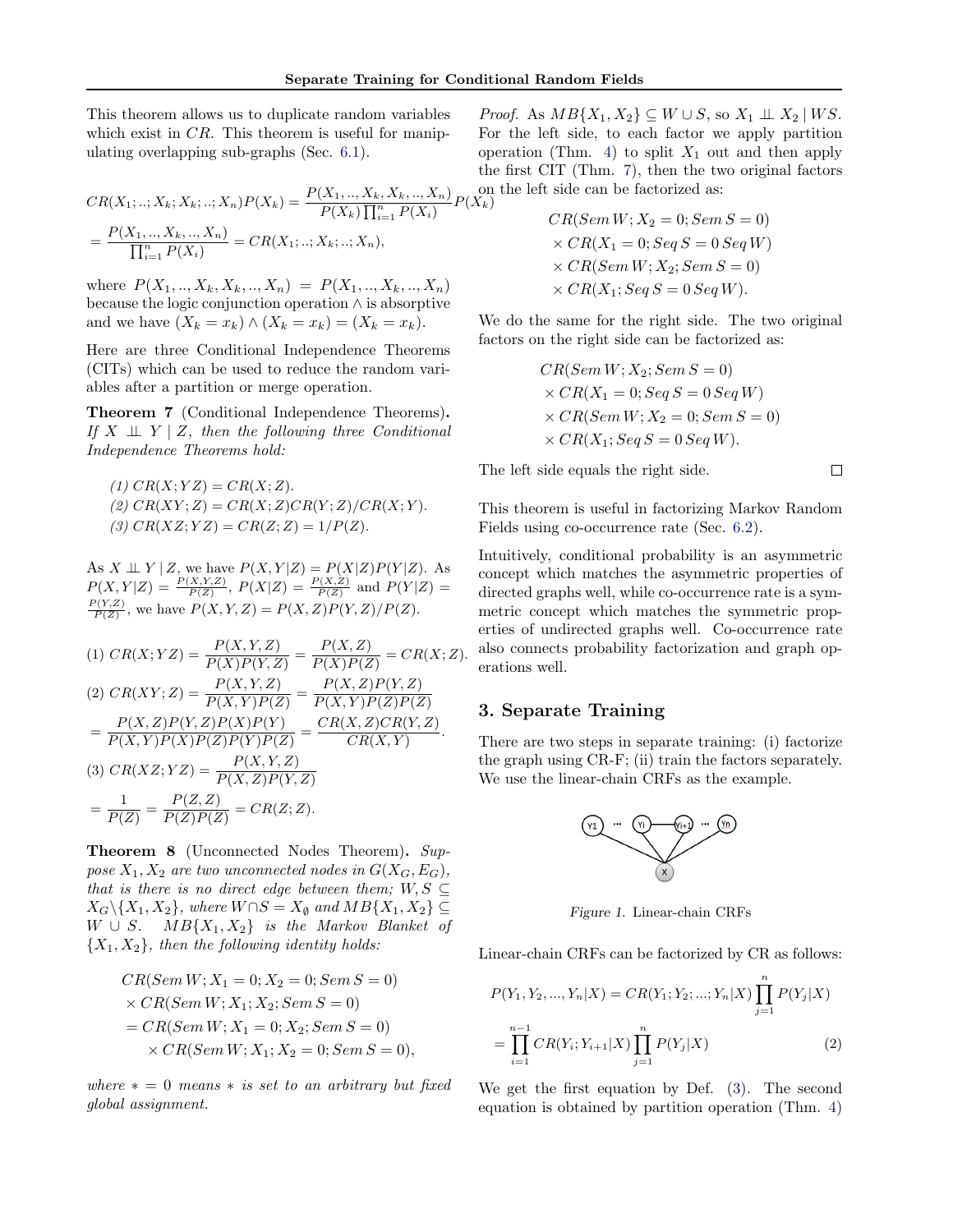<span id="page-4-0"></span>and the first CIT (Thm. [7\)](#page-3-0). In practice, we also add the start symbol and end symbol.

Then we train each factor in a CR factorization separately. We present two training methods.

#### 3.1. Exponential Functions

Following [Lafferty et al.](#page-8-0) [\(2001\)](#page-8-0), factors are parametrized as exponential functions. There are two kinds of factors in Eqn. [\(2\)](#page-3-0): the local joint probabilities  $P(Y_i; Y_{i+1}|X)$  and the single node probabilities  $P(Y_i|X)$ .

The local joint probabilities can be parametrized as follows:

$$
P(Y_i, Y_{i+1} | X) = \frac{\exp \sum_k \lambda_k f_k(Y_i, Y_{i+1}, X)}{\sum_{Y_i Y_{i+1}} \exp \sum_k \lambda_k f_k(Y_i, Y_{i+1}, X)},
$$

where f are feature functions defined on  $\{Y_i, Y_{i+1}, X\}$ ,  $\lambda$  are parameters and the denominator is the local partition function which covers all the possible pairs of  $(Y_i, Y_{i+1})$ . In contrast to the global normalization, local partition functions can be reused between training instances whenever the features are the same with respect to  $X$ .

Similarly, the singleton probabilities is parametrized as follows:

$$
P(Y_i | X) = \frac{\exp \sum_l \theta_l \phi_l(Y_i, X)}{\sum_{Y_i} \exp \sum_l \theta_l \phi_l(Y_i, X)},
$$

where  $\phi$  are feature functions defined on  $\{Y_i, X\}, \theta$  are parameters and the denominator is the local partition function which covers all the possible tags.

The parameters of each factor are learned separately by following the maximum entropy principle. We use a separate objective function for each factor. This is different from the piecewise training, which learns all parameters by maximizing a single maximum likelihood objective function. To estimate the parameters in  $P(Y_i, Y_{i+1} | X)$ , we maximize the following log objective function:

$$
\mathcal{L}_{sp} = \sum_{(Y,X) \in D} \sum_{i=1}^{n-1} [\sum_{k} \lambda_k f_k(Y_i, Y_{i+1}, X) - \log \sum_{Y_i Y_{i+1}} \exp \sum_{k} \lambda_k f_k(Y_i, Y_{i+1}, X)], \quad (3)
$$

where  $D$  is the training dataset. As this function is convex, a standard numerical optimization technique, e.g. Limited-memory BFGS, can be applied to achieve the global optimum. The first partial derivative with respect to  $\lambda_k$  is given as follows:

$$
\frac{\partial \mathcal{L}_{sp}}{\partial \lambda_{k}} = \sum_{(Y,X) \in D} \sum_{i=1}^{n-1} [f_{k}(Y_{i}, Y_{i+1}, X) - \sum_{Y_{i}Y_{i+1}} \frac{\exp \sum_{k} \lambda_{k} f_{k}(Y_{i}, Y_{i+1}, X)}{\sum_{Y_{i}Y_{i+1}} \exp \sum_{k} \lambda_{k} f_{k}(Y_{i}, Y_{i+1}, X)} f_{k}(Y_{i}, Y_{i+1}, X)]
$$
\n
$$
= \sum_{Y_{i}Y_{i+1}} \sum_{i=1}^{n-1} [f_{k}(Y_{i}, Y_{i+1}, X) \tag{4}
$$

$$
= \sum_{(Y,X)\in D} \sum_{i=1} [f_k(Y_i, Y_{i+1}, X) \tag{4}
$$
\n
$$
\sum_{Y|X,Y} P(Y, Y_{i+1} | Y) f_Y(Y_{i+1} | Y) - \tilde{F}[f, 1] \quad F_Y[f, 1]
$$

$$
-\sum_{Y_iY_{i+1}} P(Y_i, Y_{i+1}|X) f_k(Y_i, Y_{i+1}, X)] = \tilde{E}[f_k] - E_{\Lambda}[f_k]
$$

This derivative is just the difference between the times of occurrences of  $f_k$  in the training dataset and the expected times of occurrences of  $f_k$  with respect to the estimated distribution  $P(Y_i, Y_{i+1}|X)$ . We also use Gaussian prior to reduce over-fitting by adding  $-\frac{\sum_k \lambda_k^2}{2\sigma^2}$  and  $-\frac{\lambda_k}{\sigma^2}$  to Eqn. (3) and Eqn. (4) respectively. Only the features which have been seen in the training dataset are added to the probability space  $P(Y_i, Y_{i+1}|X)$ . The parameters in  $P(Y_i|X)$  can be learned separately in a similar way.

#### 3.2. Fully Empirical

In this training method, we estimate the probabilities in the factors of CR-F by frequencies. Experiment results show that normally this method obtains lower accuracy than the first training method, but this method is very fast (almost instant). This method can be useful for large-scale applications. To estimate  $P(Y_i|X)$ , if X is observed in the training dataset:  $P(Y_i|X) = \frac{\#(Y_i,X)}{\sum_{Y_i} \#(Y_i, X)}$  $\frac{\#(Y_i,X)}{Y_i \#(Y_i,X)}$ . If X is out of vocabulary (OOV):  $P(Y_i|X) = \mu_{oov} \frac{\sum_{X' \in A} P(Y_i|X')}{|A|}$  $\frac{1}{|A|}$ , where  $A = \{X'; \Phi(Y_i, X') = \Phi(Y_i, X)\}, \Phi$  are all the feature functions except the feature function using the word itself. And to achieve the best accuracy, this method requires an additional parameter  $\mu_{oov}$  to adjust the weights between OOV and non-OOV probabilities, where  $\mu_{oov}$  is a constant parameter for all OOVs. This parameter can be obtained by maximizing the accuracy on a held-out dataset. In our experiments,  $\mu_{\text{cov}}$ is between [0.5, 0.65]. Other factors can be learned in a similar way.

# 4. Label Bias Problem

One advantage of CRFs over MEMMs is CRFs do not suffer from the label bias problem (LBP) [\(Lafferty](#page-8-0) [et al.,](#page-8-0) [2001\)](#page-8-0). MEMMs suffer from this problem because they include the factors  $P(Y_{i+1} | Y_i, X)$  which are  $local conditional probabilities with respect to Y. These$ local conditional probabilities prefer the  $Y_i$  with fewer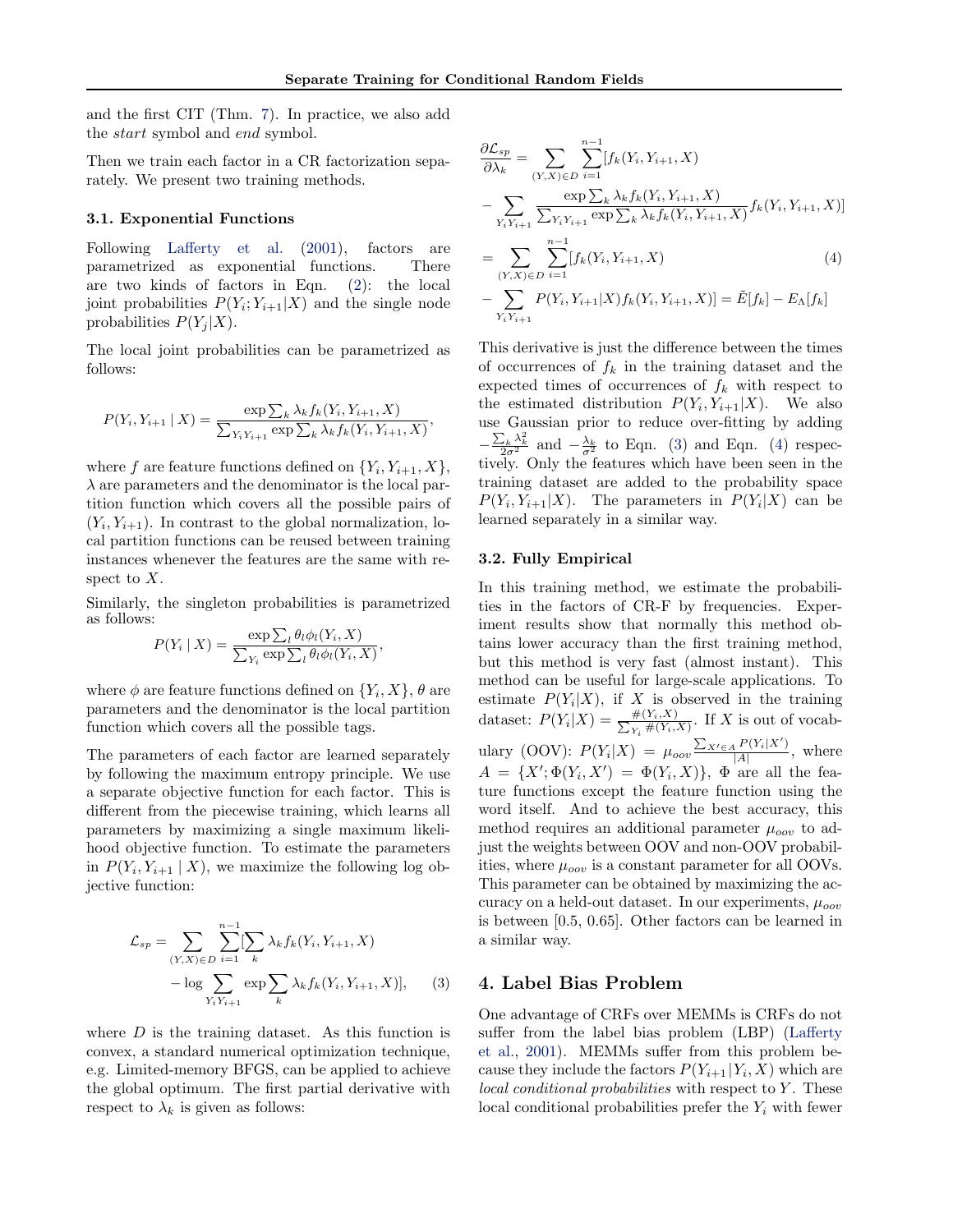outgoing transitions to others. The extreme case is  $Y_i$  has only one possible outgoing transition, then its local conditional probability is 1. Global normalization as proposed by [Lafferty et al.](#page-8-0) [\(2001\)](#page-8-0) keeps CRFs away from the label bias problem. Co-occurrence Rate Factorization (CR-F) is also unaffected by LBP even though it is a local normalized model. The reason is that, in contrast to MEMMs, the factors in Cooccurrence Rate Factorizations are local joint probabilities  $P(Y_i, Y_{i+1}|X)$  with respect to Y rather than local conditional probabilities  $P(Y_{i+1} | Y_i, X)$ . This can be seen clearly by replacing the CR factors in Eqn. [\(2\)](#page-3-0) with their definitions (Def. [1\)](#page-1-0):

$$
P(Y|X) = \prod_{i=1}^{n-1} CR(Y_i; Y_{i+1}|X) \prod_{i=1}^{n} P(Y_i|X)
$$

$$
= \frac{\prod_{i=1}^{n-1} P(Y_i, Y_{i+1}|X)}{\prod_{j=2}^{n-1} P(Y_j|X)}.
$$
(5)

The probabilities of all the transition  $(Y_i, Y_{i+1})$  are normalized in one probability space. That is all the transitions are treated equally. Thus CR-F naturally avoids label bias problem. This is confirmed by experiment results in Sec. (5.1). So our method significantly differs from MEMMs in factorization.

# 5. Experiments

We implement separate training in Java. We also use the L-BFGS algorithm packaged in MALLET [\(McCal](#page-8-0)[lum,](#page-8-0) [2002\)](#page-8-0) for numerical optimization. CRF++ version 0.57 [\(Kudo,](#page-8-0) [2012\)](#page-8-0) and the piecewise training tool packaged in MALLET are adopted for comparison. All these experiments were performed on a Linux workstation with a single CPU (Intel(R) Xeon(R) CPU E5345, 2.33GHz) and 6G working memory. We denote the first separate training method (Sec. [3.1\)](#page-4-0) by  $SP2$ , the second (Sec. [3.2\)](#page-4-0) by **SP1** and the piecewise training by PW.

#### 5.1. Modeling Label Bias

We test LBP on simulated data following [Lafferty](#page-8-0) [et al.](#page-8-0) [\(2001\)](#page-8-0). We generate the simulated data as follows. There are five members in the tag space:  $\{R1, R2, I, O, B\}$  and four members in the observed symbol space:  $\{r, i, o, b\}$ . The designated symbol for both R1 and R2 is r, for I it is i, for O it is o and for B it is b. We generate the paired sequences from two tag sequences:  $[R1, I, B]$  and  $[R2, O, B]$ . Each tag emits the designated symbol with probability of 29/32 and each of other three symbols with probability 1/32. For training, we generate 1000 pairs for each tag sequence, so totally the size of training dataset is 2000. For test-

ing, we generate 250 pairs for each tag sequence, so totally the size of testing dataset is 500. As there is no OOVs in this dataset, we do not need a held-out dataset for training  $\mu_{oov}$ . We run the experiment for 10 rounds and report the average accuracy on tags  $\left(\frac{\text{\#CorrectTags}}{\text{\#AllTags}}\right)$  in Tab. (1).

|       |       |       | РW    | MEMMs |
|-------|-------|-------|-------|-------|
| 95.8% | 95.9% | 95.9% | 96.0% | 66.6% |

Table 1. Accuracy For Label Bias Problem

The experiment results show that separate training, piecewise training and the standard training are all unaffected by the label bias problem. But MEMMs suffer from this problem. Here is an example to explain why MEMMs suffer from LBP in this experiment. For an observed sequence  $[r, o, b]$ , the correct tag sequence should be  $[R2, O, B]$ . As MEMMs are directed models, they select the first label according to  $P(R1|r)$  and  $P(R2|r)$ . But these two probabilities are almost equal regarding the data generated. So MEMMs may select R1 as the first label. Then the next label for MEMMs must be I because:  $P(I|R1, o) = 1$  and  $P(O|R1, o) = 0$ . That is the second observation o does not affect the result. We can observe the condition  $(R1, o)$  in the generated data because I generates o with probability  $1/32$ . By contrast, separate training based on the co-occurrence rate factorization can make the correct choice because  $P(R2, O|r, o) > P(R1, I|r, o).$ 

#### 5.2. POS Tagging Experiment

We use the Brown Corpus [\(Francis & Kucera,](#page-8-0) [1979\)](#page-8-0) for POS tagging. We exclude the incomplete sentences which are not ending with a punctuation from our experimental dataset. This results in 34623 sentences. The size of the tag space is 252. Following [Lafferty](#page-8-0) [et al.](#page-8-0) [\(2001\)](#page-8-0), we introduce parameters for each tagword pair and tag-tag pair. We also use the same spelling features as those used in [Lafferty et al.](#page-8-0) [\(2001\)](#page-8-0): whether a token begins with a number or upper case letter, whether it contains a hyphen, and whether it ends in one of the following suffixes: -ing, -ogy, -ed, -s, -ly, -ion, -tion, -ity, -ies. We select 1000 sentences as held out dataset for training  $\mu_{oov}$  and fix it for all the experiments of POS tagging. In the first experiment, we use a subset (5000 sentences excluding heldout dataset) of the full corpus (34623 sentences). On this 5000 sentence corpus, we try three splits: 1000- 4000 (1000 sentences for training and 4000 sentences for testing), 2500-2500 and 4000-1000. The results are reported in Tab.  $(2)$ , Tab.  $(3)$  and Tab.  $(4)$ , respectively. In the second experiment, we use the full cor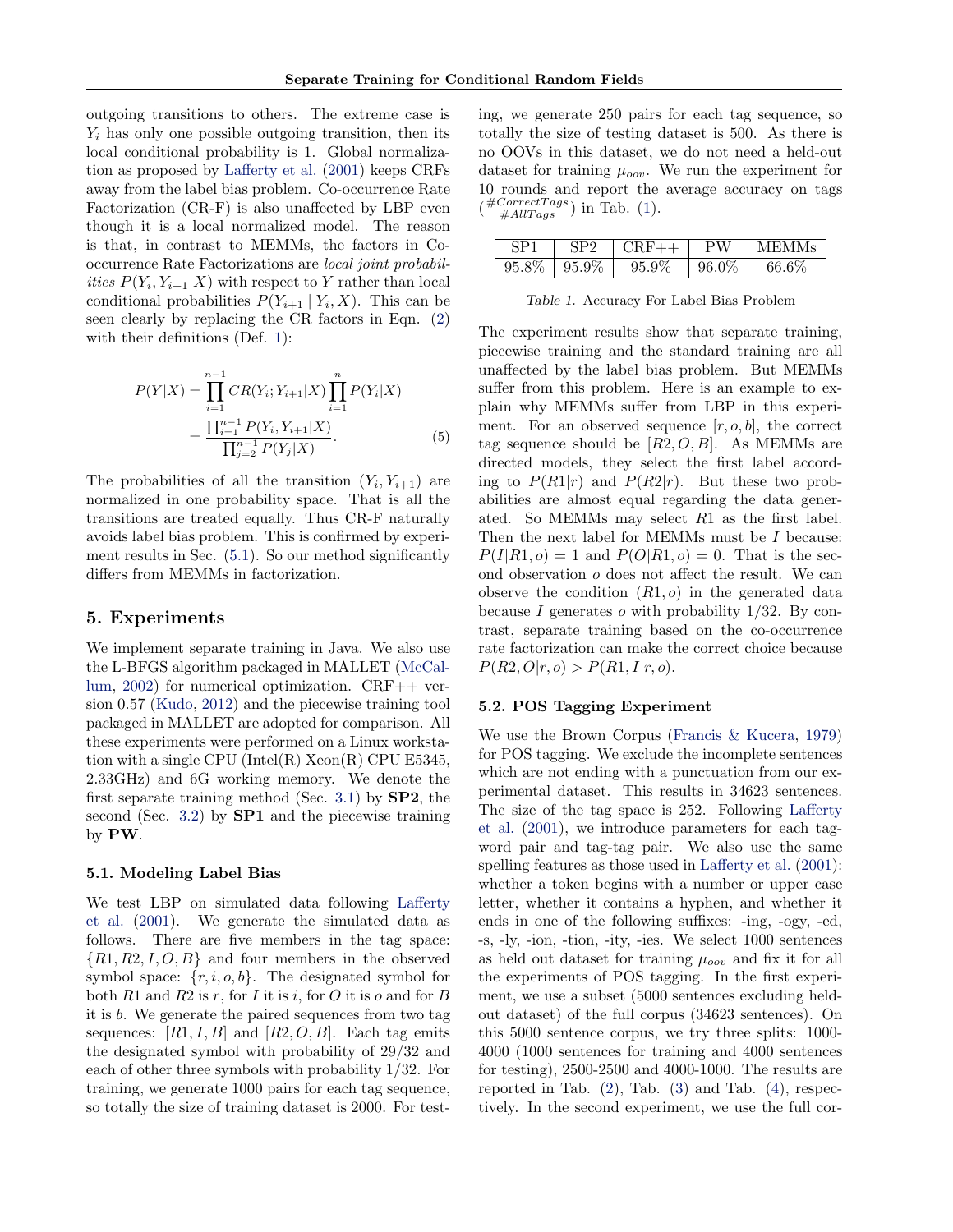Separate Training for Conditional Random Fields

<span id="page-6-0"></span>pus excluding the held-out dataset and try two splits: 17311-16312 and 32623-1000. The results are reported in Tab. (5) and Tab. (6), respectively.

| Metric           | SP <sub>1</sub> | SP <sub>2</sub> | $CRF++$ | PW      |
|------------------|-----------------|-----------------|---------|---------|
| OOV <sub>s</sub> | 55.9%           | 56.3%           | 39.3%   | 47.5%   |
| non-OOVs         | 94.9%           | 94.9%           | 86.8%   | 75.3%   |
| Overall          | 86.7%           | 86.8%           | 76.8%   | 69.4%   |
| Time (sec)       | 0.4             | 4.3             | 6180.3  | 30704.8 |

Table 2. 1000-4000 Train-Test Split Accuracy

| Metric      | SP <sub>1</sub> | SP <sub>2</sub> | $CRF++$  | <b>PW</b> |
|-------------|-----------------|-----------------|----------|-----------|
| <b>OOVs</b> | 58.2%           | 58.6%           | $43.2\%$ | 49.5%     |
| non-OOVs    | $95.5\%$        | 95.6%           | 91.2\%   | 80.0%     |
| Overall     | $90.0\%$        | $90.2\%$        | 84.1\%   | $75.5\%$  |
| Time (sec)  | 0.6             | 13.25           | 28408.2  | 66257.8   |

Table 3. 2500-2500 Train-Test Split Accuracy

| Metric      | SP <sub>1</sub> | SP <sub>2</sub> | $CRF++$  | PW       |
|-------------|-----------------|-----------------|----------|----------|
| <b>OOVs</b> | 60.5%           | 61.4\%          | 44.6%    | 52.5%    |
| non-OOVs    | $96.1\%$        | 96.2%           | 92.9%    | 83.0%    |
| Overall     | 91.7%           | 91.9%           | 87.0%    | 79.25\%  |
| Time (sec)  | 0.95            | 23.5            | 59954.35 | 138406.4 |

Table 4. 4000-1000 Train-Test Split Accuracy

The results show that on all experiments, separate training is much faster than the standard training and piecewise training, and achieves better or comparable results. Tab. (6) shows that with sufficient training data, CRFs performs better on OOVs, but separate training performs slightly better on non-OOVs. As MALLET is in Java and  $CRF++$  is in  $C++$ , the time comparison between them is not fair and this is also not the focus of this paper. On the 32623-1000 Split, piecewise training can not converge after more than 300 iterations.

#### 5.3. Named Entity Recognition

Named Entity Recognition (NER) also employs a linear-chain structure. In this experiment, we use the the Dutch part of CoNLL-2002 Named Entity Recognition Corpus<sup>1</sup>. In this dataset, there are three files: ned.train, ned.testa and ned.testb. We use ned.train for training, ned.testa as the held-out dataset for adjusting  $\mu_{oov}$  and ned.testb for testing. There are  $13221<sup>2</sup>$  sentences for training. The size of the tag space is 9. There are 2305 sentences in the held-out dataset

| Metric      | SP <sub>1</sub> | SP <sub>2</sub> | $CRF++$   | PW        |
|-------------|-----------------|-----------------|-----------|-----------|
| <b>OOVs</b> | $60.8\%$        | $61.0\%$        | 62.3\%    | $50.4\%$  |
| non-OOVs    | 96.4%           | $96.4\%$        | $95.3\%$  | 80.8%     |
| Overall     | 94.18\%         | 94.2\%          | $93.2\%$  | 78.9%     |
| Time (sec)  | 2.2             | 124.6           | 1064384.7 | 1946706.3 |

Table 5. 17311-16312 Train-Test Split Accuracy

| Metric      | SP <sub>1</sub> | SP <sub>2</sub> | $CRF++$   | PW        |
|-------------|-----------------|-----------------|-----------|-----------|
| <b>OOVs</b> | $70.1\%$        | $70.4\%$        | $71.7\%$  | 59.9%     |
| non-OOVs    | $96.9\%$        | 96.8%           | $96.1\%$  | 84.0%     |
| Overall     | 95.6%           | 95.6%           | $95.4\%$  | 82.9%     |
| Time (sec)  | 3.9             | 294.9           | 4571806.5 | 3791648.2 |

Table 6. 32623-1000 Train-Test Split Accuracy

and 4211 sentences in the testing dataset. We use the same features as those described in the POS tagging experiment. The results are listed in Tab. (7).

| Metric      | SP <sub>1</sub> | SP <sub>2</sub> | $CRF++$ | PW     |
|-------------|-----------------|-----------------|---------|--------|
| <b>OOVs</b> | 72.6%           | 72.7%           | 68.3%   | 69.6%  |
| non-OOVs    | 98.8%           | 98.8%           | 97.0%   | 97.2\% |
| Overall     | 96.11\%         | 96.14\%         | 94.1\%  | 94.4\% |
| Time (sec)  | $1.6\,$         | 53.1            | 1070.7  | 4616.5 |

Table 7. Named Entity Recognition Accuracy

On the NER task, separate training is the fastest and obtains best results. Piecewise training obtains slightly better result than the standard training method which is consistent with the results reported by [Sutton & McCallum](#page-8-0) [\(2005\)](#page-8-0).

# 6. Relationship To Other Factorization Methods

Since a co-occurrence rate relation includes any statement one can make about independence relations, it is not a surprise that we can rework other factorization methods, such as Junction Tree Factorization and Markov Random Fields, using it. In this section, we sketch how to obtain factors in Junction Tree and MRFs using the operations of CR-F.

### 6.1. CR-F and Junction Tree

Suppose we constructed a junction tree  $X_G$  which satisfies the running intersection property [\(Peot,](#page-8-0) [1999\)](#page-8-0), that is, there exists a sequence  $[C_1, C_2, ..., C_n]$ , where  $C_1, C_2, ..., C_n$  are all maximal cliques in  $X_G$ , and if we separate  $C_i$  out from  $X_G$  in the order of this sequence, there exists a clique  $C_x$ , where  $i < x \leq n$ , and separator nodes  $S_i = C_i \cap C_x$ , satisfying  $(C_i \backslash S_i) \cap C_j = \emptyset$  for

<sup>1</sup> <http://www.cnts.ua.ac.be/conll2002/ner/>

<sup>2</sup>Originally, there are 15806 sentences in ned.train. But the piecewise training in MALLET has a bug to decode sentences with only one word. So we have to exclude single word sentences for training and testing.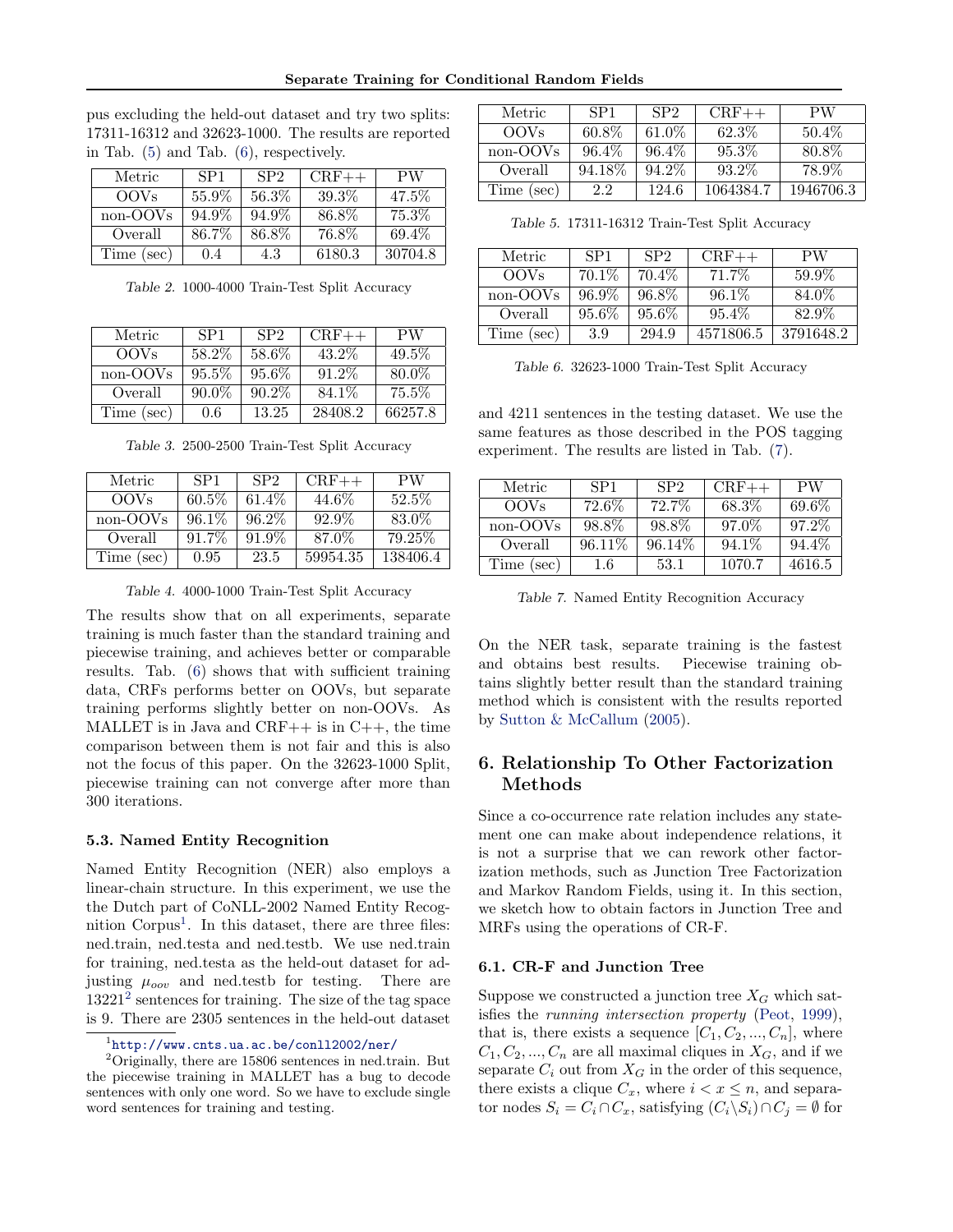<span id="page-7-0"></span>all  $C_j, i < j \leq n$ . We can factorize  $X_G$  using CR-F as follows:

Step 0:  $P(X_G) = CR(Sem X_G) \prod_{X \in X_G} P(X)$ .

Step 1: For  $i = 1$  to  $n - 1$ , duplicate the separator nodes  $S_i$  (Thm. [6\)](#page-2-0):

$$
CR(Sem \cup_{j=i}^{n} C_j) = CR(Sem S_i; Sem \cup_{j=i}^{n} C_j) \prod_{X \in S_i} P(X),
$$

and partition  $C_i$  out (Thm. [4\)](#page-2-0):

 $CR(Sem S_i; Sem \cup_{j=i}^{n} C_j)$  $= CR(Sem \cup_{j=i+1}^{n} C_j)CR(Sem \, C_i)(Seq \, C_i; Seq \cup_{j=i+1}^{n} C_j)$  $= CR(Sem \cup_{j=i+1}^{n} C_j)CR(Sem C_i)CR(Seq S_i; Seq S_i)$  $= CR(Sem \cup_{j=i+1}^{n} C_j)CR(Sem \cup_{j=i+1}^{n} C_j)$  $\frac{1}{P(S_i)}$ .

We obtain the second equation by Thm. [\(7\)](#page-3-0) as  $S_i$ completely separate  $C_i$  from the remaining part of the graph  $(\cup_{j=i+1}^{n} C_j)$ . The running intersection property guarantees there exist separator nodes  $S_i$  for each  $C_i$ .

Finally, we can get the factors on junction tree cliques. For  $C_i \neq C_n$  and  $C_n$ :

$$
\phi_{C_i}(C_i) = CR(Sem C_i) \frac{\prod_{X \in C_i} P(X)}{P(S_i)} = \frac{P(C_i)}{P(S_i)},
$$
  

$$
\phi_{C_n}(C_n) = CR(Sem C_n) \prod_{X \in C_n} P(X) = P(C_n).
$$

Thus the joint probability can be written as  $P(X_G) = \prod_{i=1}^{n} P(G_i)$  $\frac{\prod_{i=1}^{n} P(C_i)}{\prod_{j=1}^{n-1} P(S_j)}$ , where  $C_i$  is a maximum clique and  $S_j$  is a separator. This result is similar to that obtained by Shafer-Shenoy propagation except that the factors obtained by CR-F are local joint probabilities rather than just positive functions. These local joint probabilities can be normalized locally and trained separately.

#### 6.2. CR-F and MRF

The joint probability over Markov Random Fields can be written as products of positive functions over maximal cliques:

$$
P(X_G) = \frac{1}{Z} \prod_{mc \in MC} \phi_{mc}(mc),
$$

where  $MC$  are all the maximal cliques in  $G$  including  $X_{\emptyset}, \phi_{mc}(mc)$  is a positive potential defined on mc, and Z is the partition function for normalization.

This factorization can be obtained by CR-F as follows:

Firstly, the following identity holds obviously:

$$
1 = \prod_{S \in \mathcal{P}(X_G) \backslash X_G} \left( \frac{CR(Sem\ S; Sem\ X_G \backslash S = 0)}{CR(Sem\ S; Sem\ X_G \backslash S = 0)} \right)^U, \quad (6)
$$

where  $U = 2^{|X_G|-|S|-1}$ . The right side of this identity is denoted by  $M$ , then:

$$
P(X_G) = M \times CR(Sem\, X_G) \times \prod_{i=1}^{|X_G|} P(X_i). \tag{7}
$$

Then we group these factors into proper scopes. The proper scopes are  $\mathcal{P}(X_G)$ . For each scope  $sc \in \mathcal{P}(X_G)$ , we group the following factors in Eqn.  $(7)$  into sc:

$$
\{CR(Sem\ S; Sem\ X_G\setminus S=0)^{(-1)^{|sc|-|S|}}, S\in \mathcal{P}(sc)\}.
$$

The following two binomial identities guarantee that all the factors are just be grouped into scopes  $\mathcal{P}(X_G)$ :

$$
2^{N} = (1+1)^{N} = {N \choose 0} + {N \choose 1} + ... + {N \choose N},
$$
  

$$
0^{N} = (1-1)^{N} = {N \choose 0} - {N \choose 1} + ... + (-1)^{N} {N \choose N}.
$$

where  $N = |X_G| - |S|$ . We go on to prove if sc is not a clique, then all the factors grouped into sc cancel themselves out. If sc is not a clique, there must exist two unconnected nodes  $X_a$  and  $X_b$  in sc. Let  $W \in \mathcal{P}(sc \setminus \{X_a, X_b\})$ , then all the factors selected into sc can be categorized into four types:  $W, W \cup \{X_a\},\$  $W \cup \{X_b\}$  and  $W \cup \{X_a, X_b\}$ , and they can be written as follows:

$$
\prod_{s \in \in NC} \prod_{S \in \mathcal{P}(sc)} CR(Sem\ S; Sem\ X_G \setminus S = 0)^{(-1)^{|sc|-|S|}}
$$
\n
$$
= \prod_{s \in \in NC} \prod_{W \in J} \left( \frac{CR(Sem\ W; X_a = 0; X_b = 0; Sem\ X^* = 0)}{CR(Sem\ W; X_a = 0; X_b; Sem\ X^* = 0)} - \frac{CR(Sem\ W; X_a; X_b; Sem\ X^* = 0)}{CR(Sem\ W; X_a; X_b = 0; Sem\ X^* = 0)} \right)^{-1^*},
$$

where  $J = \mathcal{P}(sc \setminus \{X_a, X_b\})$ , NC are all the non-clique scopes in  $\mathcal{P}(X_G)$ , and  $X^* = X_G \setminus (W \cup \{X_a, X_b\}).$  $X = 0$  means X is set to an arbitrary but fixed assignment. This assignment is global and called global configuration. Only the relative positions of the four factors are important, thus we use  $-1^*$  to represent the power. According to Thm. [\(8\)](#page-3-0), this equation equals 1, so the factors in non-clique scopes cancel themselves out. Now only the factors selected into clique scopes are left, which can be further grouped into maximum cliques.

Since the factors obtained in MRFs depends on a global fixed configuration, these factors are not really independent and thus can not be trained separately.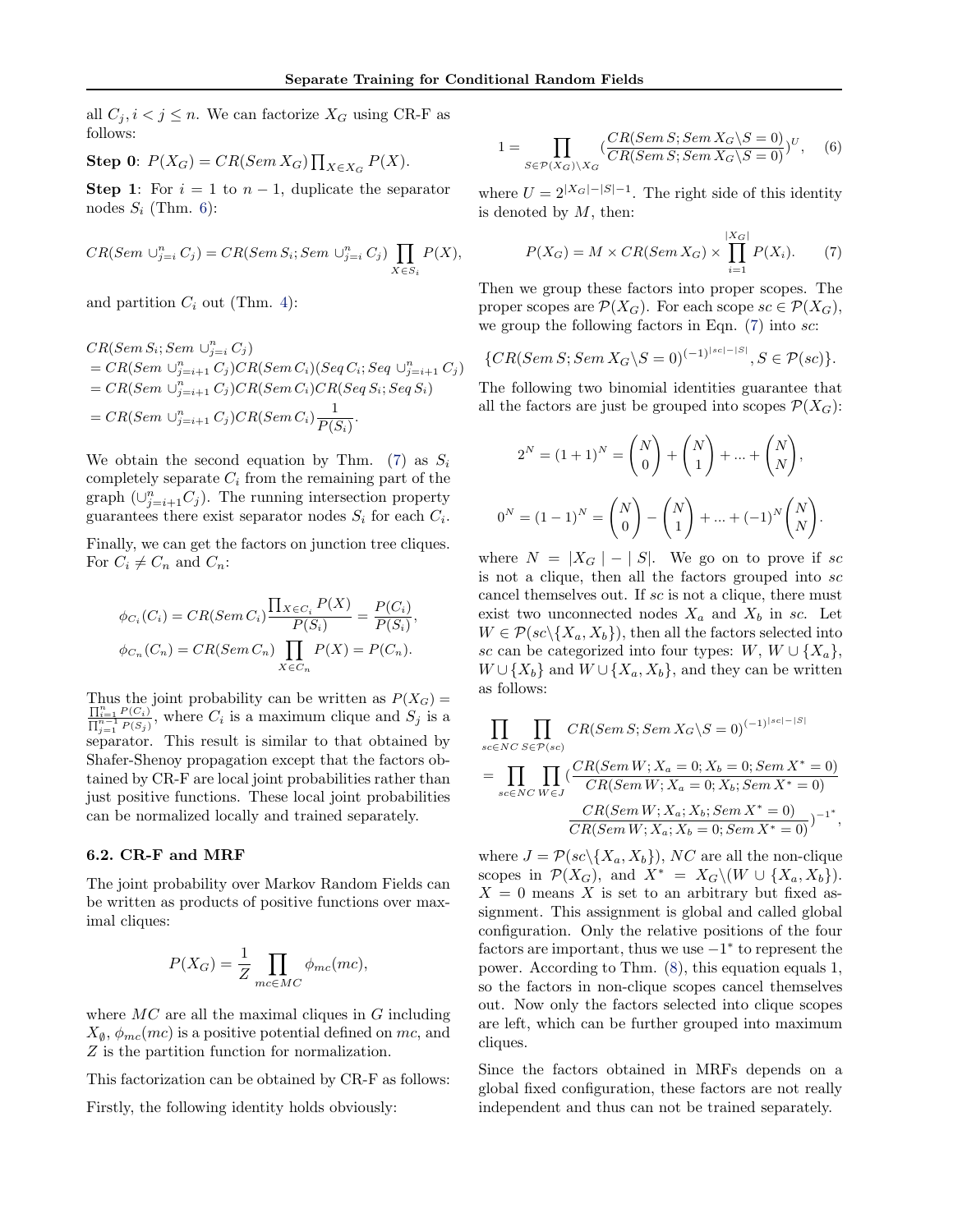# <span id="page-8-0"></span>7. Conclusions

In this paper, we proposed the novel Co-occurrence Rate Factorization (CR-F) for factorizing undirected graphs. Based on CR-F we presented the separate training for scaling CRFs. Experiments show that separate training (i) is unaffected by the label bias problem, (ii) speeds up the training radically and (iii) achieves competitive results to the standard and piecewise training on linear-chain graphs. We also obtained the factors in MRFs and Junction Tree using CR-F. This shows CR-F can be a general framework for factorizing undirected graphs.

# 8. Future Work

In this paper, we present separate training on linearchain graphs. Separate training can be easily extended to tree-structured graphs. In the future, we will generalize separate training to loopy graphs. Briefly, using Thm. [\(1\)](#page-2-0), we can break loops. When a node in a loop is partitioned out, we need to bring it back as a condition to avoid adding a new edge. In this way we can keep the factorization exact.

# References

- Blunsom, Phil and Cohn, Trevor. Discriminative word alignment with conditional random fields. In ACL, ACL-44, pp. 65–72, Stroudsburg, PA, USA, 2006. Association for Computational Linguistics. doi: 10. 3115/1220175.1220184. URL [http://dx.doi.org/](http://dx.doi.org/10.3115/1220175.1220184) [10.3115/1220175.1220184](http://dx.doi.org/10.3115/1220175.1220184).
- Church, Kenneth Ward and Hanks, Patrick. Word association norms, mutual information, and lexicography. Comput. Linguist., 16(1):22–29, March 1990. ISSN 0891-2017. URL [http://dl.acm.org/](http://dl.acm.org/citation.cfm?id=89086.89095) [citation.cfm?id=89086.89095](http://dl.acm.org/citation.cfm?id=89086.89095).
- Cohn, Trevor and Blunsom, Philip. Semantic role labelling with tree conditional random fields. In CoNLL, CONLL '05, pp. 169–172, Stroudsburg, PA, USA, 2005.
- Cohn, Trevor A. Scaling Conditional Random Fields for Natural Language Processing. PhD thesis, 2007.
- Fano, R. Transmission of Information: A Statistical Theory of Communications. The MIT Press, Cambridge, MA, 1961.
- Francis, W. N. and Kucera, H. Brown corpus manual. Technical report, Department of Linguistics, Brown University, Providence, Rhode Island, US, 1979. URL [http://nltk.googlecode.com/svn/](http://nltk.googlecode.com/svn/trunk/nltk_data/index.xml) [trunk/nltk\\_data/index.xml](http://nltk.googlecode.com/svn/trunk/nltk_data/index.xml).
- Kudo, Taku. Crf++ 0.57: Yet another crf toolkit. free software, March 2012. URL [http://crfpp.](http://crfpp.googlecode.com/svn/trunk/doc/index.html) [googlecode.com/svn/trunk/doc/index.html](http://crfpp.googlecode.com/svn/trunk/doc/index.html).
- Lafferty, John D., McCallum, Andrew, and Pereira, Fernando C. N. Conditional random fields: Probabilistic models for segmenting and labeling sequence data. In ICML, pp. 282–289, 2001.
- McCallum, Andrew and Li, Wei. Early results for named entity recognition with conditional random fields, feature induction and web-enhanced lexicons. In HLT-NAACL, CONLL '03, pp. 188– 191, Stroudsburg, PA, USA, 2003. Association for Computational Linguistics. doi: 10.3115/ 1119176.1119206. URL [http://dx.doi.org/10.](http://dx.doi.org/10.3115/1119176.1119206) [3115/1119176.1119206](http://dx.doi.org/10.3115/1119176.1119206).
- McCallum, Andrew Kachites. Mallet: A machine learning for language toolkit. http://mallet.cs.umass.edu, 2002.
- McCallumallum, Andrew and Freitag, Dayne. Maximum entropy markov models for information extraction and segmentation. pp. 591–598. Morgan Kaufmann, 2000.
- Peot, Mark Alan. Undirected graphical models. [www.stat.duke.edu/courses/Spring99/sta294/](www.stat.duke.edu/courses/Spring99/sta294/ugs.pdf) [ugs.pdf](www.stat.duke.edu/courses/Spring99/sta294/ugs.pdf). 1999. URL [http://www.stat.duke.edu/](http://www.stat.duke.edu/courses/Spring99/sta294/ugs.pdf) [courses/Spring99/sta294/ugs.pdf](http://www.stat.duke.edu/courses/Spring99/sta294/ugs.pdf).
- Sha, Fei and Pereira, Fernando. Shallow parsing with conditional random fields. In NAACL, NAACL '03, pp. 134–141, Stroudsburg, PA, USA, 2003. Association for Computational Linguistics. doi: 10. 3115/1073445.1073473. URL [http://dx.doi.org/](http://dx.doi.org/10.3115/1073445.1073473) [10.3115/1073445.1073473](http://dx.doi.org/10.3115/1073445.1073473).
- Shannon, Claude E. A mathematical theory of communication. Bell System Technical Journal, 27:379– 423, 1948.
- Sutton, Charles and McCallum, Andrew. Piecewise training of undirected models. In In Proc. of UAI, 2005.
- Sutton, Charles and McCallum, Andrew. An introduction to conditional random fields, arxiv:1011.4088, Nov 2010.
- Wainwright, Martin J., Jaakkola, Tommi S., and Willsky, Alan S. A new class of upper bounds on the log partition function. In UAI, pp. 536–543, 2002.
- Welling, Max. On the choice of regions for generalized belief propagation. In Proceedings of the